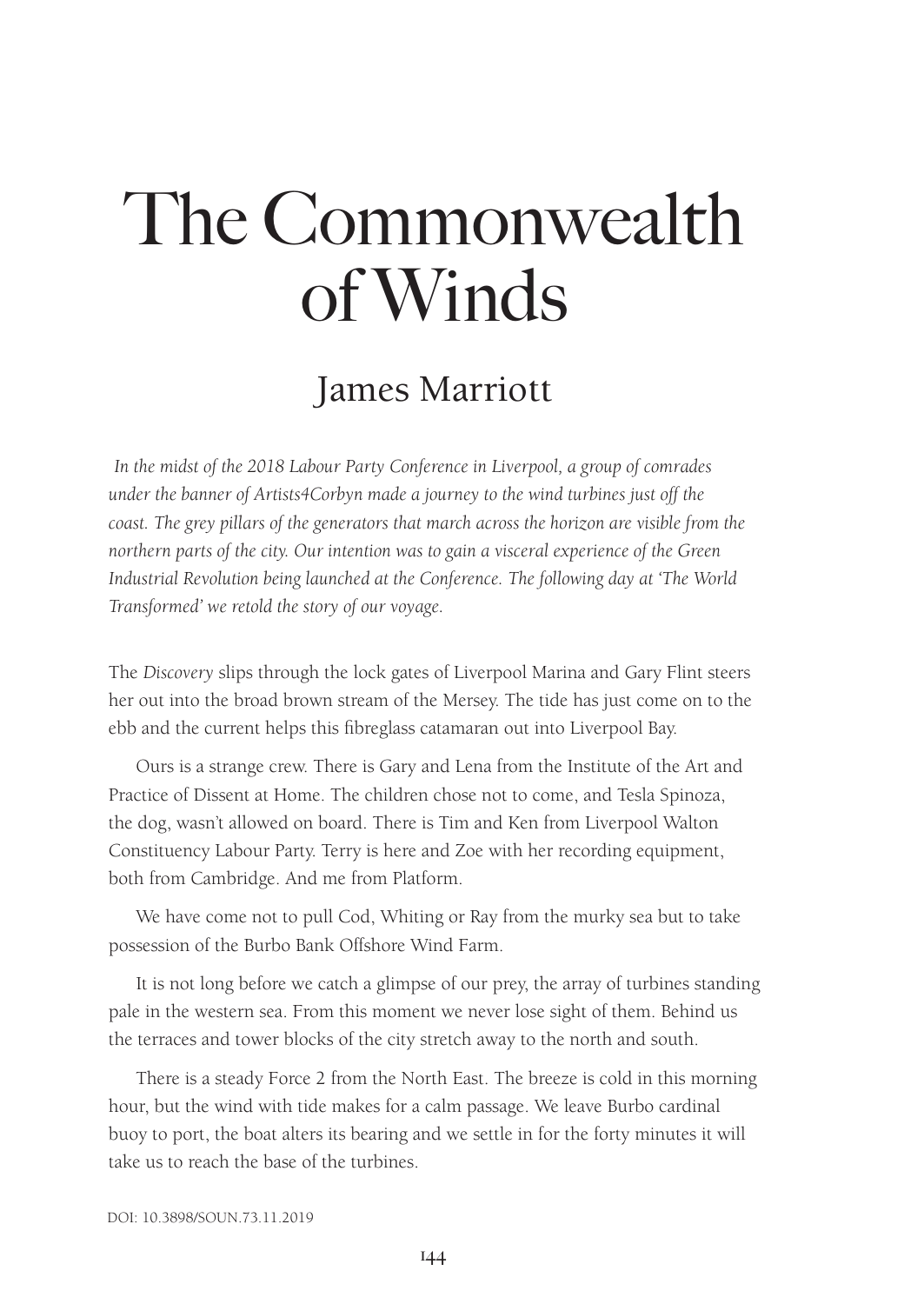#### The Commonwealth of Winds

Lena calls us together by unfurling a white mainsail made into a banner with scarlet lettering that reads

The people will possess the wind.

In full voice Gary reads from Norman MacCaig's 'A Man in Assynt':

Who owns this landscape? Has owning anything to do with love? For it and I have a love-affair so nearly human we even have quarrels. - When I intrude too confidently it rebuffs me with a wind like a hand or puts in my way a quaking bog or a loch where no loch should be. Or I turn stonily away, refusing to notice the rouged rocks, the mascara under a dripping ledge, even the tossed, the stony limbs waiting.

I can't pretend it gets sick for me in my absence, though I get sick for it. Yet I love it with special gratitude, since it sends me no letters, is never jealous and, expecting nothing from me, gets nothing but cigarette packets and footprints.

Who owns this landscape? - The millionaire who bought it or the poacher staggering downhill in the early morning with a deer on his back?

Who possesses this landscape? - The man who bought it or I who am possessed by it?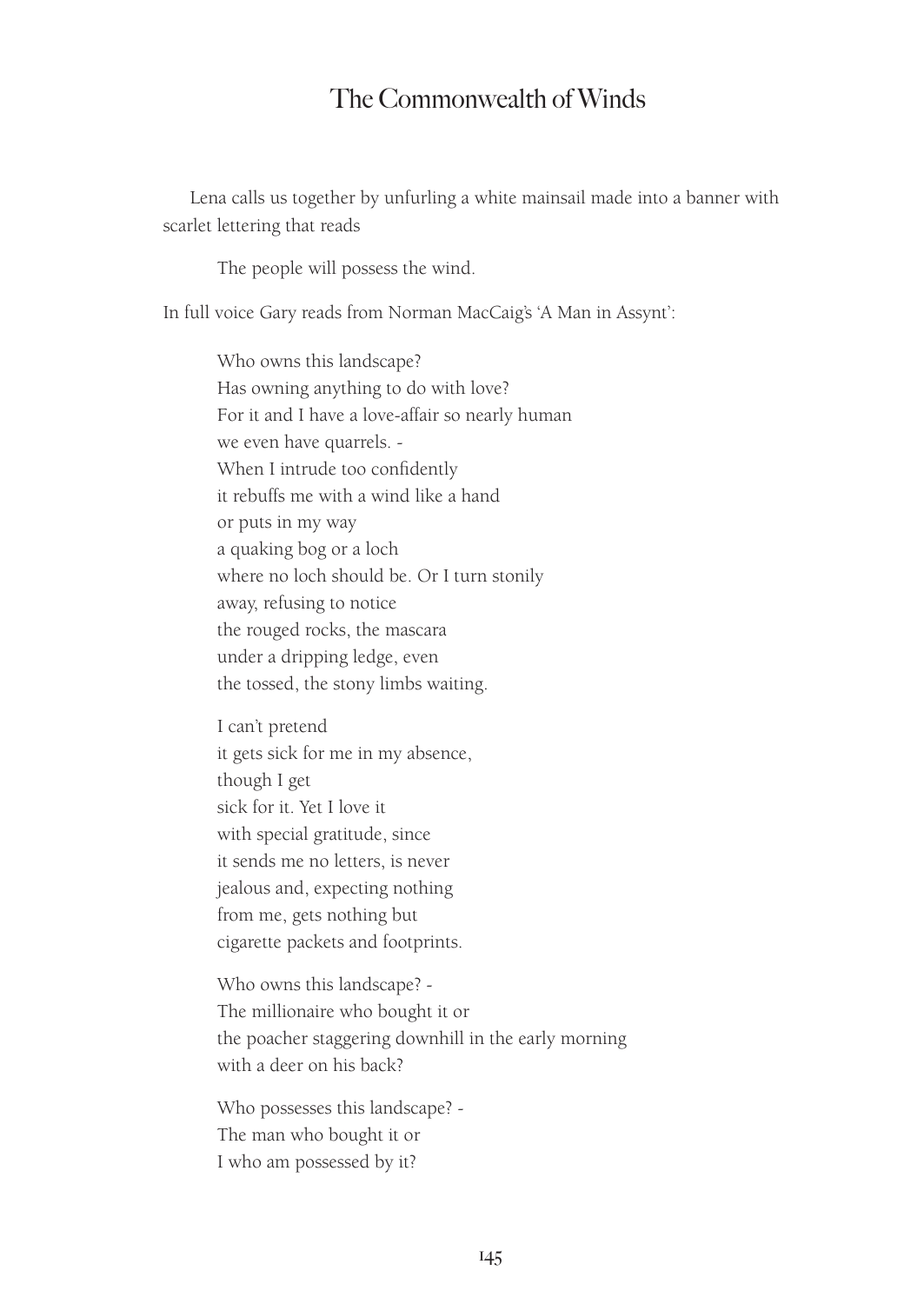#### Soundings

We are ready to perform the script we have prepared. The noise of the boat means that we stand close as we loudly declaim our lines to the audience of the grey ocean.

Lena: Who owns this seascape? The millionaire who bought it or we who are possessed by it? What does it mean to be possessed by the sea? What does it mean to take possession of the wind turbines that dominate this western horizon?

Terry: We can see before us Burbo Bank Wind Farm and Burbo Bank Extension Wind Farm. The first array of 90 turbines had been erected by the Danish state owned company DONG by 2007. The second array, of 258 generators, was commissioned by the same corporation in 2017. Together the blades of these machines generate on average 256 mega watts of electricity. Burbo Bank has the capacity to power 230,000 households. When every home and office, every school and shop, is properly insulated and efficiently lit and heated, then these turbines will provide enough power for all citizens of Liverpool and beyond.

Lena: How did DONG, which has since changed its name to Orsted, seize this resource in the first two decades of the century? The bed of Liverpool Bay belongs to the Crown Estates. Ultimately it is the Queen, of course guided by the government, who grants the right for Orsted to erect its turbines here. This wind that blows from the coast of Lancashire across the sea towards Ireland, belongs to everyone and no-one.

Tim: A platoon of accountants marshalled the loan from a general staff of international banks who financed Orsted to construct these machines. Now Orsted sells power to the Big Six electricity corporations who go house-to-house collecting their profits on the bills of millions of families and businesses across the UK.

We are getting close now. The extraordinary towers rise above us. Their monstrous blades slice though the air.

We shout against the sound.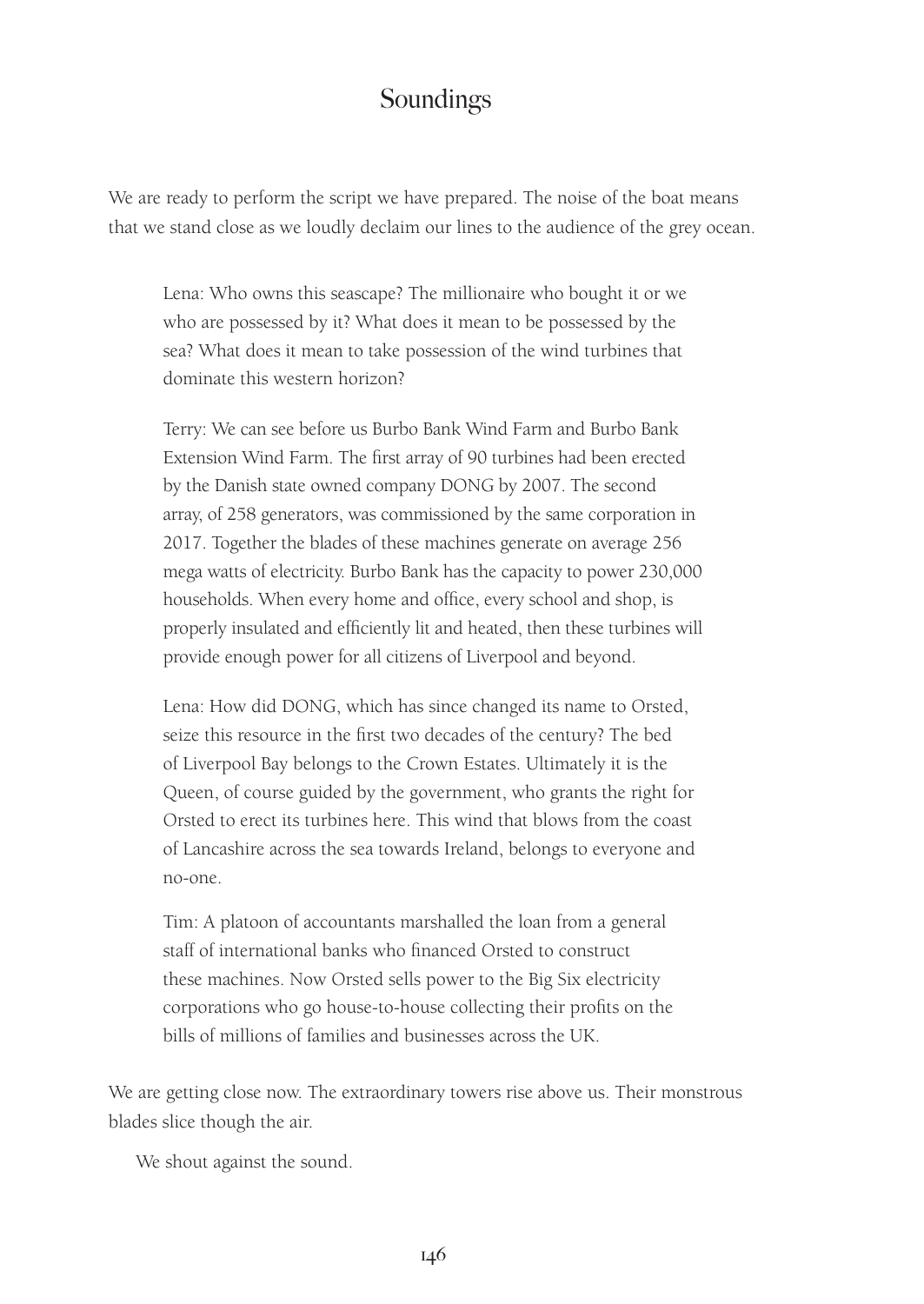#### The Commonwealth of Winds

Gary: Every part of each turbine was loaded on barges at the Cammell Laird dockyards in Birkenhead and pulled by tug on the same sea route that we are following. With the aid of cranes of outlandish size the towers were lifted into place and fitted onto concrete foundations sunk deep in the mud bed of the Bay. At the pinnacle of each pillar was fixed the generating unit onto which three blades were attached.

Lena: How can we have not noticed the building of these massive structures? Once the western horizon was a grey line, now it is dotted with an army of machines that suck money from the movement of air. That same breeze was the power that filled the sails of the trading ships that made the fortunes of the merchants of this city.

How are we to harness the common resource of the wind that rocks our boat on the Bay? How are we to harness it for the common good? How can we ensure that the money gathered from the bills of families and companies is turned to repair buildings and seal them from the Winter cold and Summer heat?

Terry: What if the land and sea shift from being spaces under corporate control, utilised in generating return on capital, to places under common control, common ownership? The common-land and the common-sea.

What is now the property of Orsted will have to become the property of the people of Liverpool. The rights that the Crown and government hold over the seabed of the Bay will have to become the common rights of those that live along this coastline.

Gary: What is the benefit of 'control' over a resource, over a place, without a sense of ownership through the heart? A sense of possession. Before ownership comes possession. And we have come to here today to help possess these wind farms. To grab them in our imaginations, to let them seep into our dreams, and fill our daily thoughts.

Zoe: Thirty years back the Merseyside band, Orchestral Manoeuvres in the Dark, released their song *Stanlow*. They used a wild track recording of a pump at the Stanlow Refinery to create the base rhythm of the piece. To the beat of the machine Andy McClusky sang: